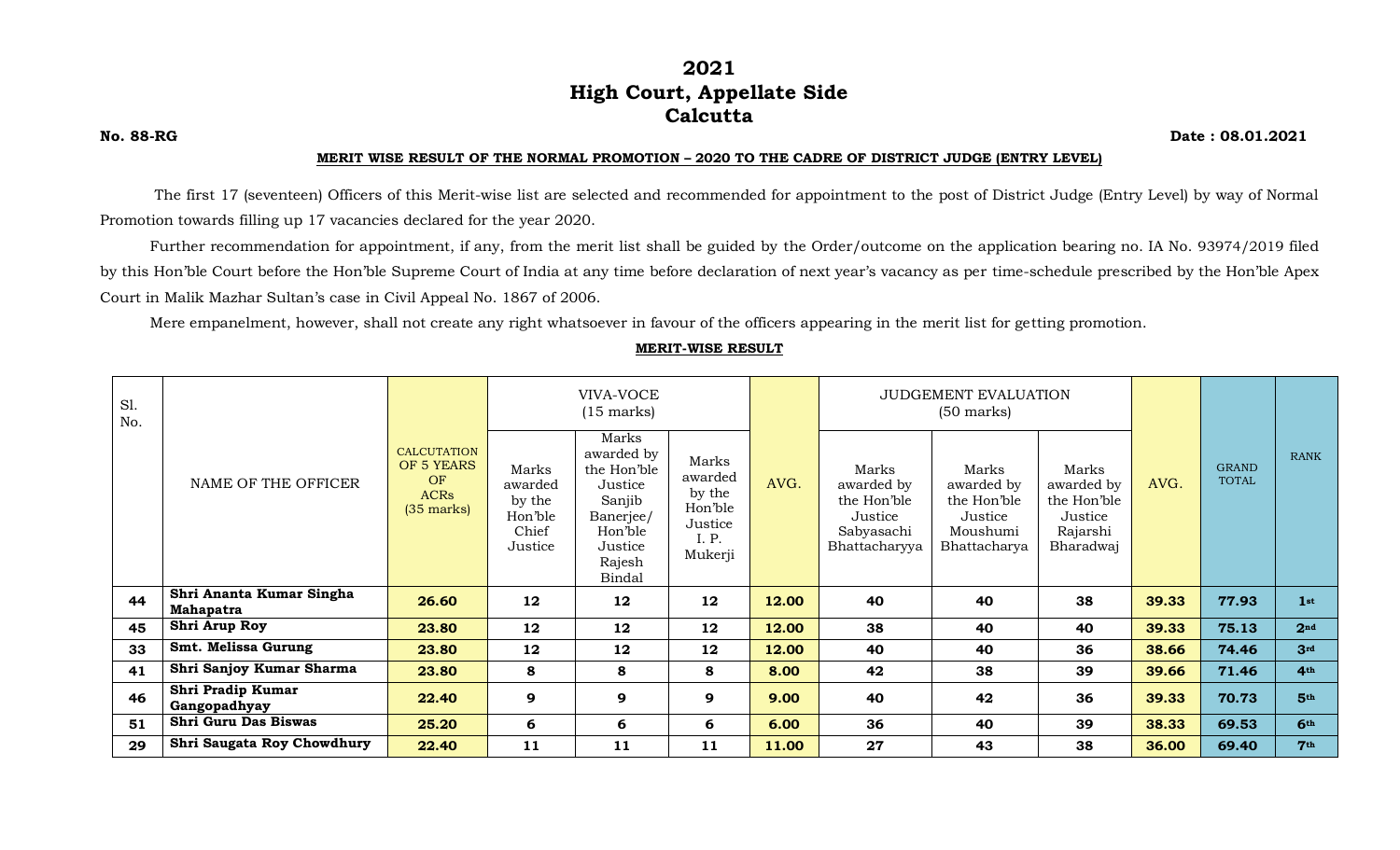| 36             | Shri Ajayendra Nath<br>Bhattacharya | 23.80 | 10             | 10             | 10             | 10.00 | 36 | 37 | 33 | 35.33 | 69.13 | 8th              |
|----------------|-------------------------------------|-------|----------------|----------------|----------------|-------|----|----|----|-------|-------|------------------|
| 47             | Smt. Mandakranta Saha               | 19.60 | 12             | 12             | 12             | 12.00 | 38 | 42 | 32 | 37.33 | 68.93 | <b>9th</b>       |
| 50             | Smt. Ratna Roy (Biswas)             | 22.40 | 8              | 8              | 8              | 8.00  | 37 | 42 | 36 | 38.33 | 68.73 | 10th             |
| 43             | Shri Lilamoy Mondal                 | 26.60 | 6              | 6              | 6              | 6.00  | 36 | 40 | 32 | 36.00 | 68.60 | 11 <sup>th</sup> |
| 42             | Shri Anuruddha Maity                | 21.00 | 12             | 12             | 12             | 12.00 | 38 | 37 | 31 | 35.33 | 68.33 | 12 <sup>th</sup> |
| 39             | Shri Asim Kumar Debnath             | 22.40 | $\mathbf 7$    | $\mathbf 7$    | $\mathbf 7$    | 7.00  | 40 | 42 | 33 | 38.33 | 67.73 | 13 <sup>th</sup> |
| 34             | Shri Hemanta Sinha                  | 23.80 | 5              | 5              | 5              | 5.00  | 38 | 42 | 35 | 38.33 | 67.13 | 14 <sup>th</sup> |
| 31             | Shri Tikendra Narayan<br>Pradhan    | 22.40 | $\mathbf 7$    | $\mathbf 7$    | $\mathbf 7$    | 7.00  | 34 | 38 | 40 | 37.33 | 66.73 | 15th             |
| 18             | Shri Pijush Ghosh                   | 19.60 | 8              | 8              | 8              | 8.00  | 36 | 42 | 39 | 39.00 | 66.60 | 16th             |
| 49             | Shri Manoj Kumar Prasad             | 23.80 | $\mathbf 7$    | $\overline{7}$ | $\overline{7}$ | 7.00  | 36 | 38 | 33 | 35.66 | 66.46 | 17 <sup>th</sup> |
| 38             | Smt. Papiya Das                     | 22.40 | 6              | 6              | 6              | 6.00  | 36 | 40 | 38 | 38.00 | 66.40 | 18 <sup>th</sup> |
| 28             | Shri Debapriya Basu                 | 25.20 | 6              | 6              | 6              | 6.00  | 31 | 37 | 36 | 34.66 | 65.86 | 19 <sup>th</sup> |
| 15             | Shri Anjan Kumar Sarkar             | 22.40 | 5              | 5              | $\overline{5}$ | 5.00  | 36 | 38 | 40 | 38.00 | 65.40 | 20 <sup>th</sup> |
| 25             | Shri Indiwar Tripathi               | 21.00 | 6              | 6              | 6              | 6.00  | 38 | 36 | 39 | 37.66 | 64.66 | $21$ st          |
| 23             | Smt. Srimayi Kundu                  | 19.60 | 6              | 6              | 6              | 6.00  | 40 | 40 | 37 | 39.00 | 64.60 | 22 <sup>nd</sup> |
| 26             | Shri Arun Kumar Nandy               | 19.60 | $\,8\,$        | 8              | 8              | 8.00  | 36 | 36 | 37 | 36.33 | 63.93 | 23 <sup>rd</sup> |
| 21             | Shri Tapas Kumar Roy                | 21.00 | 6              | 6              | 6              | 6.00  | 35 | 36 | 39 | 36.66 | 63.66 | 24 <sup>th</sup> |
| 30             | Shri Abhiram Barman                 | 23.10 | 6              | 6              | 6              | 6.00  | 29 | 36 | 36 | 33.66 | 62.76 | 25 <sup>th</sup> |
| 32             | Smt. Ali Biswas (Sarkar)            | 21.00 | 6              | 6              | 6              | 6.00  | 37 | 40 | 30 | 35.66 | 62.66 | 26 <sup>th</sup> |
| 16             | Shri Hiranmoy Sanyal                | 18.20 | 10             | 10             | 10             | 10.00 | 28 | 40 | 33 | 33.66 | 61.86 | 27 <sup>th</sup> |
| 37             | Shri Sanjay Ranjan Paul             | 22.40 | 6              | 6              | 6              | 6.00  | 28 | 37 | 35 | 33.33 | 61.73 | 28 <sup>th</sup> |
| 35             | Shri Arup Kumar Das                 | 22.40 | 6              | 6              | 6              | 6.00  | 31 | 36 | 31 | 32.66 | 61.06 | 29 <sup>th</sup> |
| 27             | Shri Pinaki Mitra                   | 19.60 | $\overline{7}$ | $\overline{7}$ | $\overline{7}$ | 7.00  | 29 | 41 | 33 | 34.33 | 60.93 | 30 <sup>th</sup> |
| 17             | Shri Asis Kumar Mukherjee           | 18.20 | 6              | 6              | 6              | 6.00  | 37 | 36 | 37 | 36.66 | 60.86 | $31$ st          |
| 12             | Shri Pijush Kanti Roy               | 19.60 | 5              | 5              | $\overline{5}$ | 5.00  | 28 | 39 | 39 | 35.33 | 59.93 | 32 <sup>nd</sup> |
| $\overline{7}$ | Shri Suresh Biswakarma              | 18.20 | $\mathbf 5$    | 5              | $\sqrt{5}$     | 5.00  | 31 | 43 | 36 | 36.66 | 59.86 | 33 <sup>rd</sup> |
| 14             | Kazi Abul Hasem                     | 18.20 | 6              | 6              | 6              | 6.00  | 37 | 33 | 37 | 35.66 | 59.86 | 34 <sup>th</sup> |